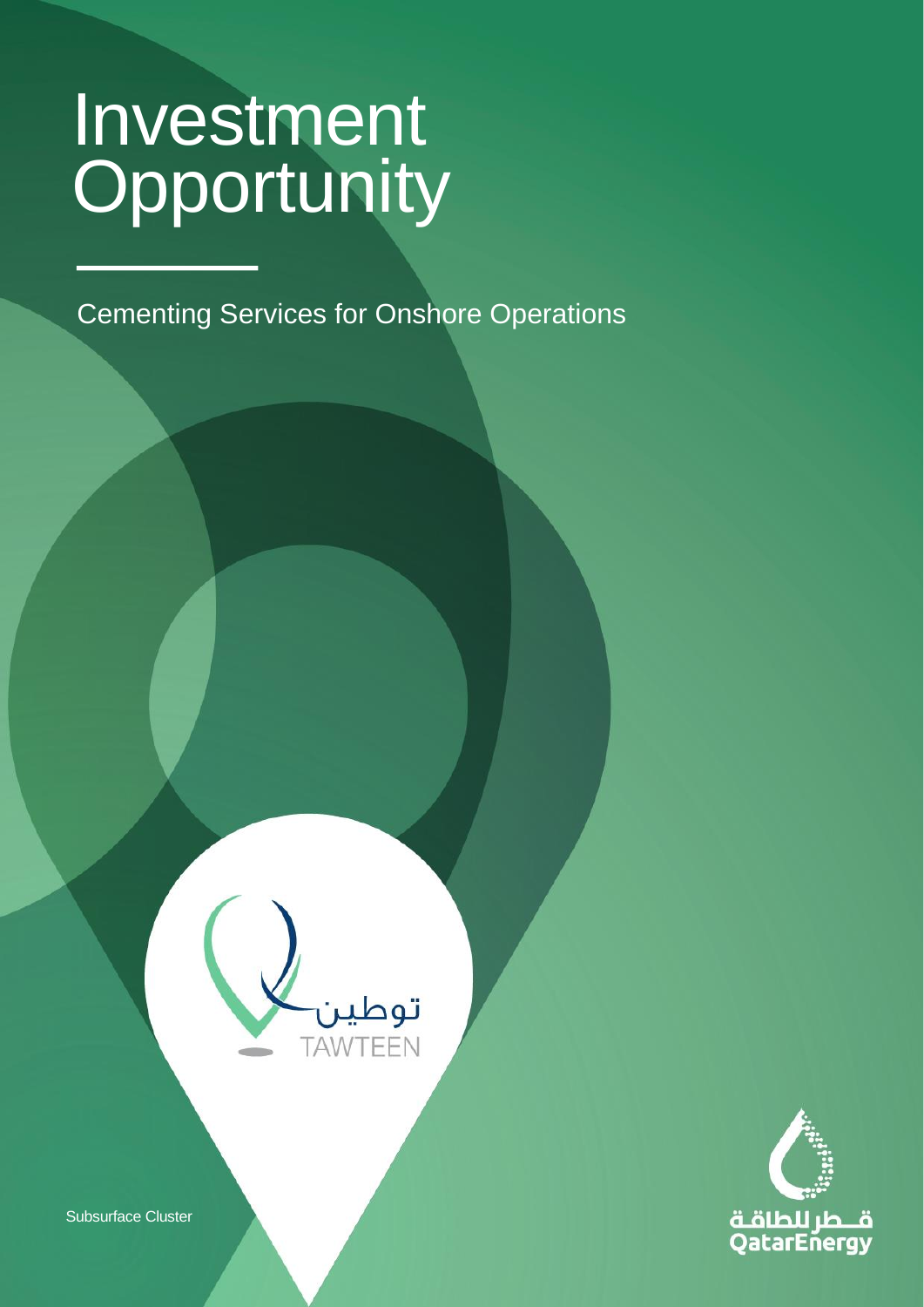

## **Executive Summary**

Tawteen's Subsurface Cluster covers the equipment and services required for onshore and offshore drilling, completion, steady state production and water injection operations. This Tawteen e-Brochure presents the opportunity for Investors to establish a local business in providing Cementing services in Qatar to support local oil and gas drilling activities.

Cementing is a critical activity in drilling and completion of oil and gas wells as it represents the principal barrier between a formation and the surface, thus ensuring the integrity of the well from the design stage and throughout its life cycle. This opportunity aims to localize supply of services and equipment to perform cementing, acid spot and pressure testing activities for onshore operations.

Tawteen's participating oil and gas operators estimate  $\sim$  QAR 40 M per annum to be spent on Cementing and associated services in the coming 5 years.

To support the investment in this opportunity, QatarEnergy, the Contracting Entity will issue an Investor Pack and a Request for Proposal (RfP) to the participating investors where QAR13 –16 million/annum will be committed for 5 years, split potentially between two awardees as per QatarEnergy award strategy.

In addition, Tawteen will provide various incentives in infrastructure and supplier development as support to establishment.

Tawteen will also be conducting briefing sessions that will be communicated in the future to fully align on the process of evaluation and expectations of this opportunity.

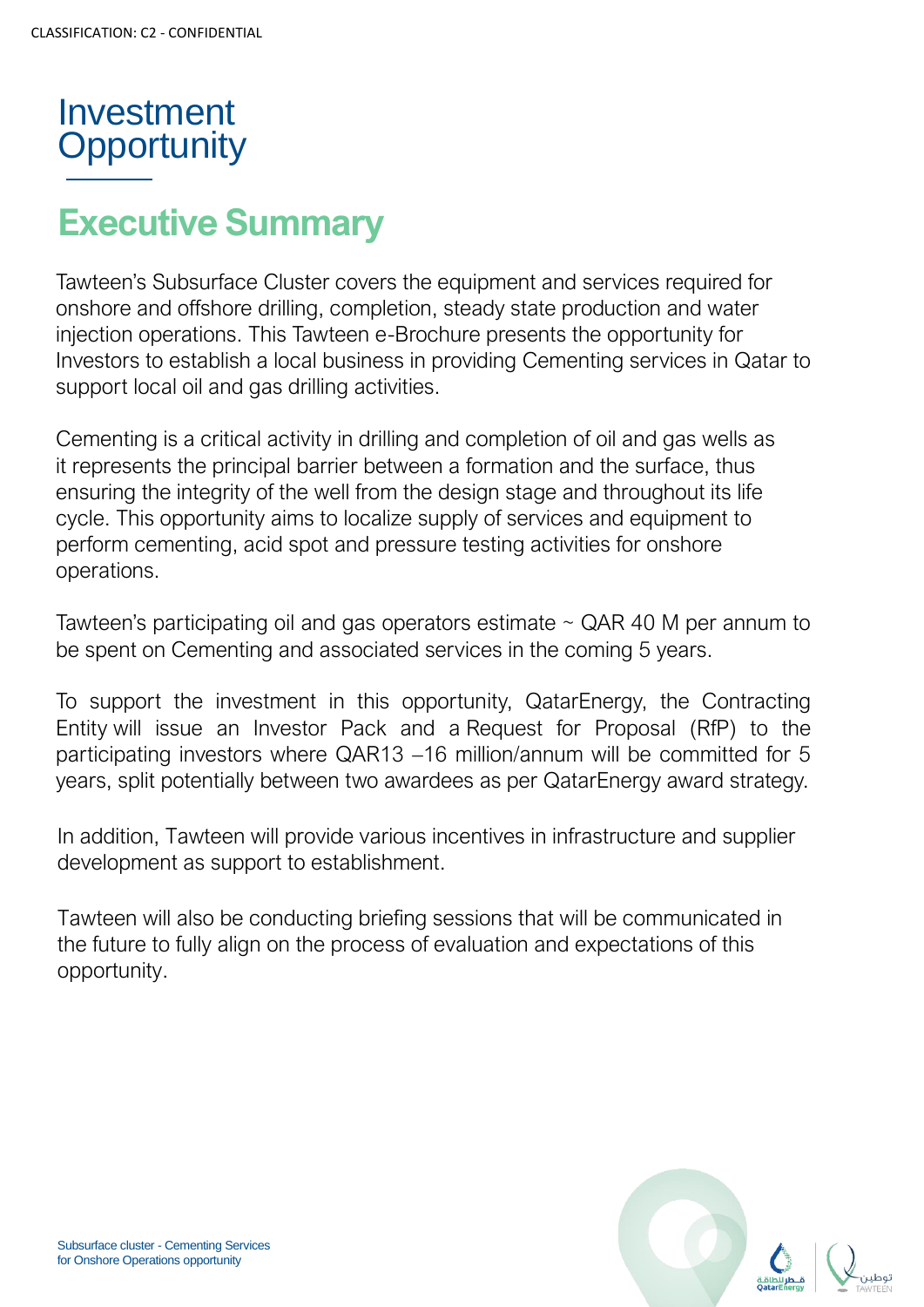# **Detailed Opportunity Description**

#### Cementing Services for Onshore Operations

- Cementing services is the process of mixing a slurry of cement and water and pumping it down through casing to critical points in the annulus around the casing or in the open hole below the casing string. It is used to hold casing in place and to prevent fluid migration between subsurface formations.
- The aspiration is to establish/develop local companies to provide Cementing services for onshore operations. Localization to include:
	- o locally owned, certified, and tested Cementing pump units complete with all associated tools for onshore operations
	- o base facilities for equipment maintenance, testing, and re- certification
	- o local competent workforce to preform site services and supporting services



Cementing services

#### Strategic Fit

- Create new local capability for onshore well cementing to reduce dependency on international companies
- Develop Local companies under "Anchor\*- led" strategy for this critical service

#### Localization Opportunity Scope

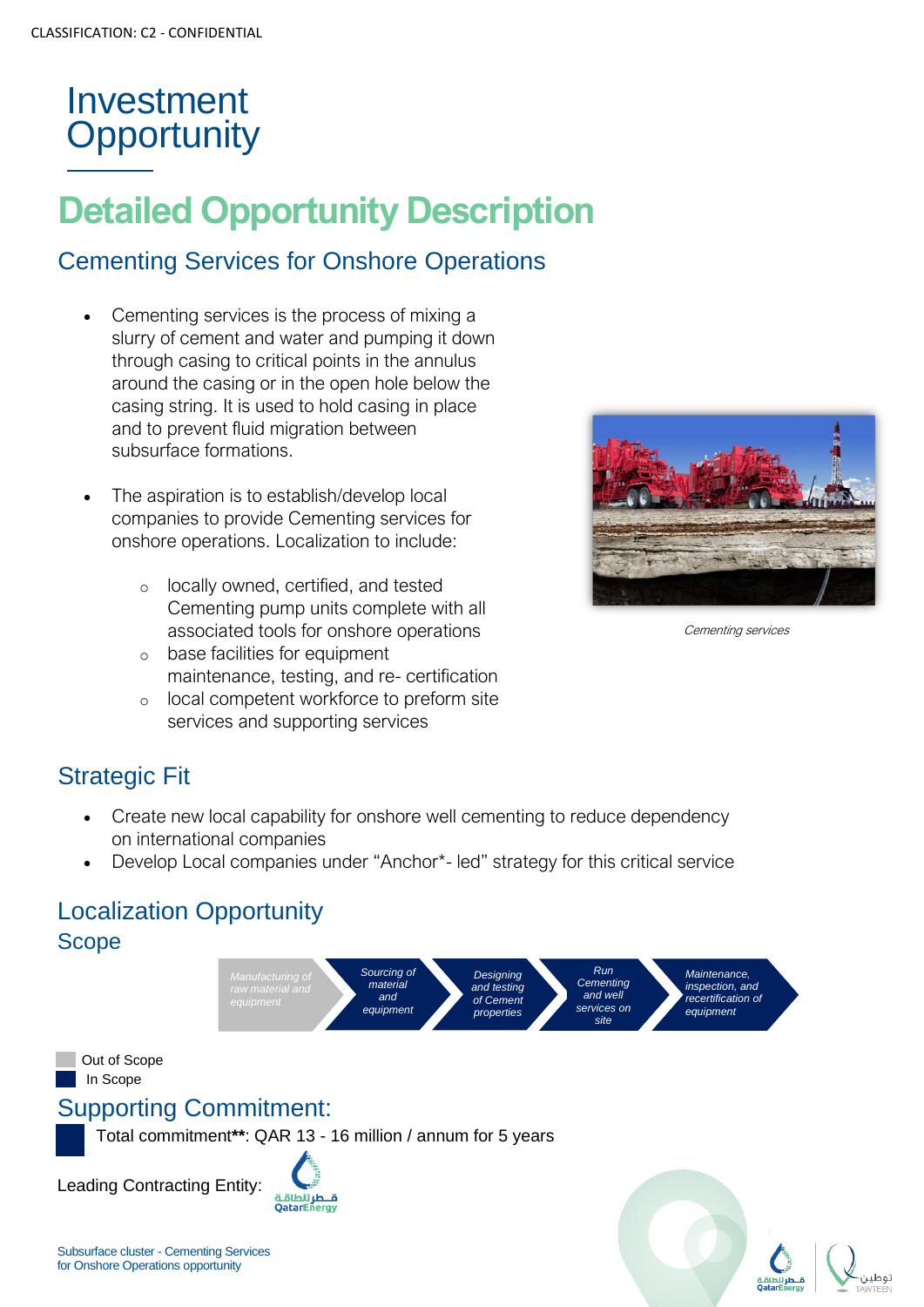# **RfP & Investor Pack Collection**

Interested investors can collect the RfP and Tawteen Investor Pack from QatarEnergy though the following steps:

- If you are a registered vendor in QatarEnergy then please download the RfP and Tawteen Investor Pack once released by 22 May 2022 through QatarEnergy website:
	- [https://www.qatarenergy.qa/en/SupplyManagement/Tenders/Pages/def](https://www.qatarenergy.qa/en/SupplyManagement/Tenders/Pages/default.aspx) [ault.aspx](https://www.qatarenergy.qa/en/SupplyManagement/Tenders/Pages/default.aspx)
- If you are not a registered vendor in QatarEnergy then please follow the vendor registration steps as soon as you collect your e-brochure to become eligible to participate once the RfP and Tawteen Investor Pack is released by 22 May 2022 through QatarEnergy website:
	- [https://www.qatarenergy.qa/en/SupplyManagement/Tenders/Pages/def](https://www.qatarenergy.qa/en/SupplyManagement/Tenders/Pages/default.aspx) [ault.aspx](https://www.qatarenergy.qa/en/SupplyManagement/Tenders/Pages/default.aspx)
- If you are an interested entrepreneur that does not have an established company, please contact the subject Cluster Lead on the email mentioned below to coordinate receiving the RfP and Tawteen Investor Pack
	- SUB Cluster Lead: [Subsurface\\_tawteen@qatarenergy.qa](mailto:Subsurface_tawteen@qatarenergy.qa)